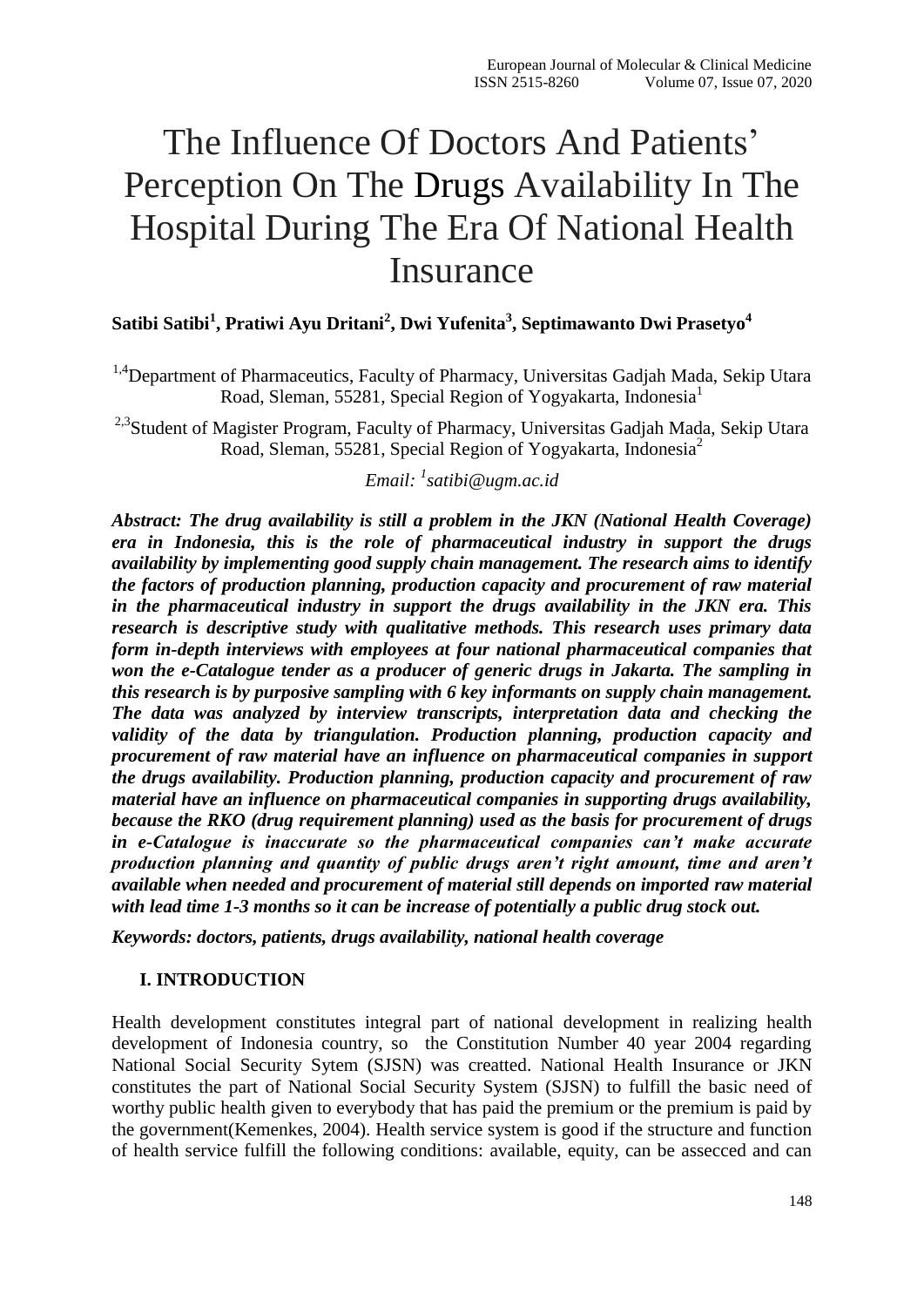be reached, can be accepted, exact, effective, efficient, comprehensive, intergral, have a certain quality and sustainable (Kemenkes, 2004).

Drugs management ensure the availability of drugs well, the sorts and the total number are right, and at right time along with the drugs used rationally and the available fund can be used well and sustainalbe to fulfill the community needs who get treatment in the health service unit (Kemenkes, 2004). One of the main problem that always happens in the health development is the national availability of drugs. The availability of drugs in hospitals are so influenced by JKN system that the procurement of drugs refers to *e-catalog* (Kemenkes, 2016; Mendrofa and Suryawati, 2016). In the implementation by JKN, the drugs that are given to patients guided by national formulary and *e-catalog* (Carolien, Fudholi and Endarti, 2017). During the implementation, the availability of drugs in hospitals can be influenced by many kinds of factors such as epidemiology at the hospitals, and patients factor, even from the writer of prescription such as general doctors' factor and the specialist doctors alone.

The doctor's prescription pattern is not static or standardized, but dynamic and individual. One of the factors that influence the rationality of doctor's prescription is the characteristic of the doctors. The availability of drugs in hospitals is influenced by doctors, pharmacysts and patiens factors (Satibi *et al.*, 2017). The other research also mentions that the availability of drugs in hospital other than influenced by the goverment policy also influenced by doctors (Latifah *et al.*, 2018). Patients are able to influence the availability of drugs in hospitals, because they willl need the drugs in accordace to the medical condition at certain time. Factors that are related with patients as patients' demographic characteristic and the financial condition of patients also influence on the pattern of doctors' prescription. So that if we know the doctors and patients' characteristic, it will give effective result of drugs procurement at the hospital.

The purposed of this research is to understand the influence of doctors and patiens' characteristic factors toward the drugs availability, and by looking at the doctors and patients' perception that influence the drugs availability in Pharmacy Installation of Gajah Mada University (UGM) Hospital.

#### **II. METHODS**

#### *The Design of Research*

This research constitutes a descriptive analysis research that has non-experimental/ observational character, and by using quantitative data that the purpose of that is to make a description regarding the situation objectively and to compare between free and bound variables, along with to understand how and why this health phenomenon is possible to happen(Mendrofa and Suryawati, 2016).

#### *Location and Sample of Research*

The location of research at in the University of Gajah Mada (UGM) Hospital, that is on Kabupaten North Ring Road, Kronggahan, Trihanggono, Gamping, Sleman, Yogyakarta during the month of February–March 2016. For the doctor's respondent didn't do any the samping, but it was taken from all of doctors in that hospital who fulfill the inclusive and exclusive criteria, as many as 61 respondents. The patients' respondence was taken as many as 250 respondents with accidental sampling method. The total number of patients' samples that were taken had already been representative, because it was on the basis of a calculation by using Kothari formula, for the total number of population as big as 11,645 patients with the level of trust 95%, the minimum amount sample of 29 respondents was needed (Notoatmodjo, 2010).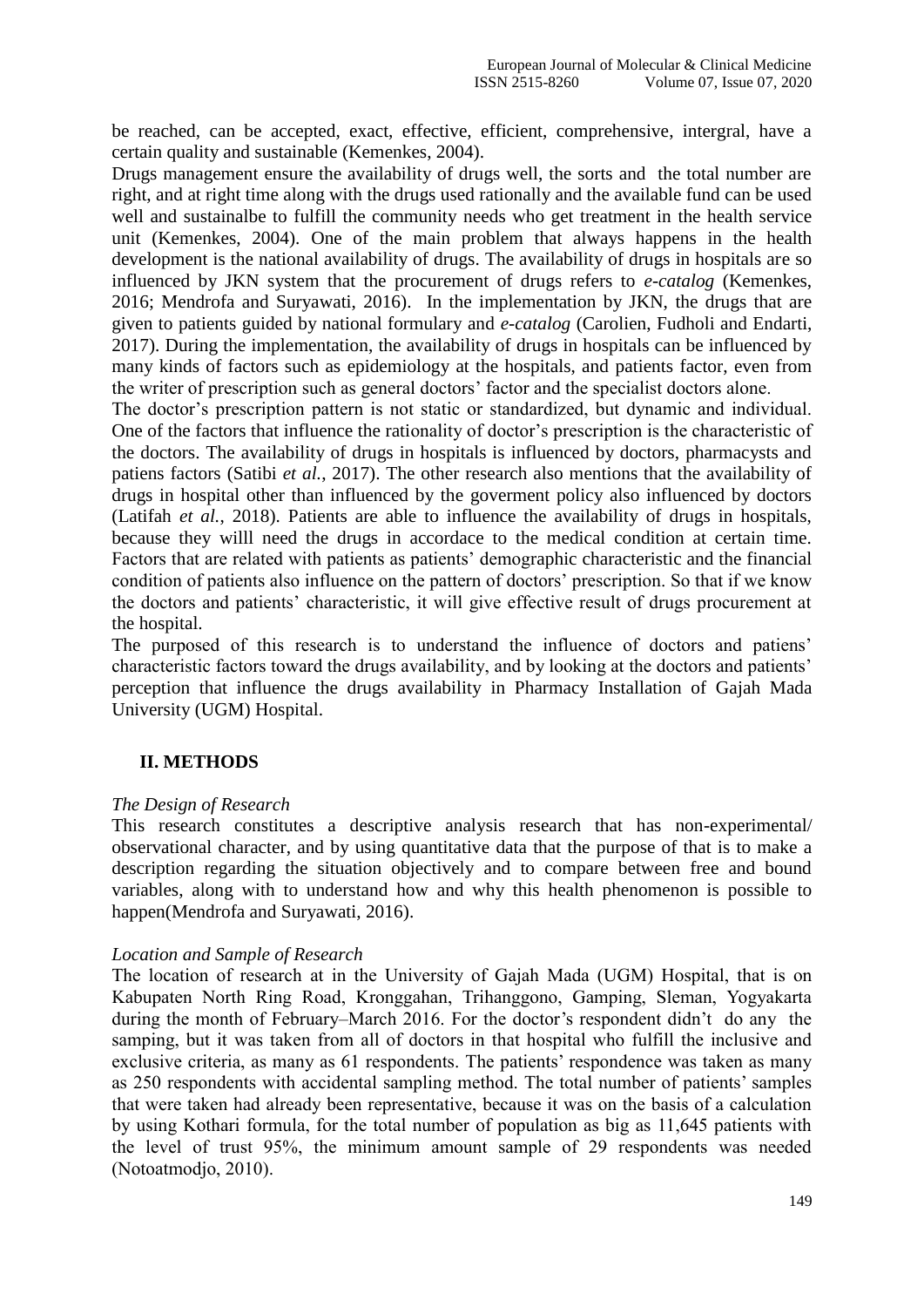#### *Subject of Research*

The subject of this research was the doctors and patients. The inclusive criteria of doctors who work at the Gajah Mada Univesity (UGM) Hospital are the doctors who are not grantees or are not on leave or the doctors who serve National Health Insurance (BPJS) patients, while the exclusive criteria are the doctors who do not wish to be respondents.

Inclusive criteria of cooperative patients and are able to communicate well, patients who become out-patients of specialist doctors in the Gajah Mada University (UGM) Hospital, the patients are the members of National Health Insurance, at least has visited two times since the National Health Insurance system enforced, while for the exclusive criteria are the patients who didin't fill out the questiionaire completely and didn't wish to be respondents.

#### *The Research Instrument*

The Research Instrument used are questionnaire, that contains the questions regarding the respondent's perception of drugs availability that reviewed from doctors and patients' perspective, the influence of doctors' factor toward the availability of drugs, as well as the influence of patients' factor toward the availability of drugs. The validity questionnaire is tested by the Product Moment Coefficient of Correlation method dan the reliability of it is tested by Cronbach Alpha method.

The Questionaire that contains the questions with structural answer including various aspects from the viewpoint of patients and doctors, along with the matter that influence the availability of drugs. The Questionaire is arranged on the basis of the set standard (World Health Organization, 1993; Siaahaan, 2013). The data gotten was direct data collected and the questionaire is in the form of permanent questions where one of the choice of the most appropriate answer or the most appropriate with the respondent's condition is available (multiple choice items).

From the research for the doctors' questionaire, all of the statements have the r-count value that is bigger than r-table and can be concluded that all items of statement was stated valid and included in the next analysis, while for patient's questionaire from 16 items of questions where there is one item of questions that was not valid, it is the item of the first question in the category of the patient's behavior. The statement of item that is not valid, further will not be included in further anaylisis.

In this research to measure the realibility of questionaire the method of Cronbach's Alpha with the scale of Cronbach's Alpha 0 up to 1, where the questionaire items were said reliable if the scale of Cronbach's Alpha is more than 0.600. The result of realibility test showed that the value of each variable of Cronbach's Alpha was bigger than 0.600, so that it can be concluded that the instrument of research used in this research was fullfil the reliable condition.

## **III. RESULTS AND DISCUSSION**

## *The Doctor's Perception toward the Drugs Availability*

On the basis of research toward doctors regarding the availability of drugs showed that as many as 63% of respondents agreed that BPJS Drugs (National Formulary) has already available in the Pharmacy Installation of Hospital (IFRS), and as many as 80% of respondents stated that BPJS drugs in the hospital was never out-of-stock in a long time. But there were 22% of respondents of doctors who stated that sometimes BPJS drugs (National Formulary) were out-of-stock in the hospital, although this matter didn't happen for a long time. The result of research shows that there is a problem related with drugs availability in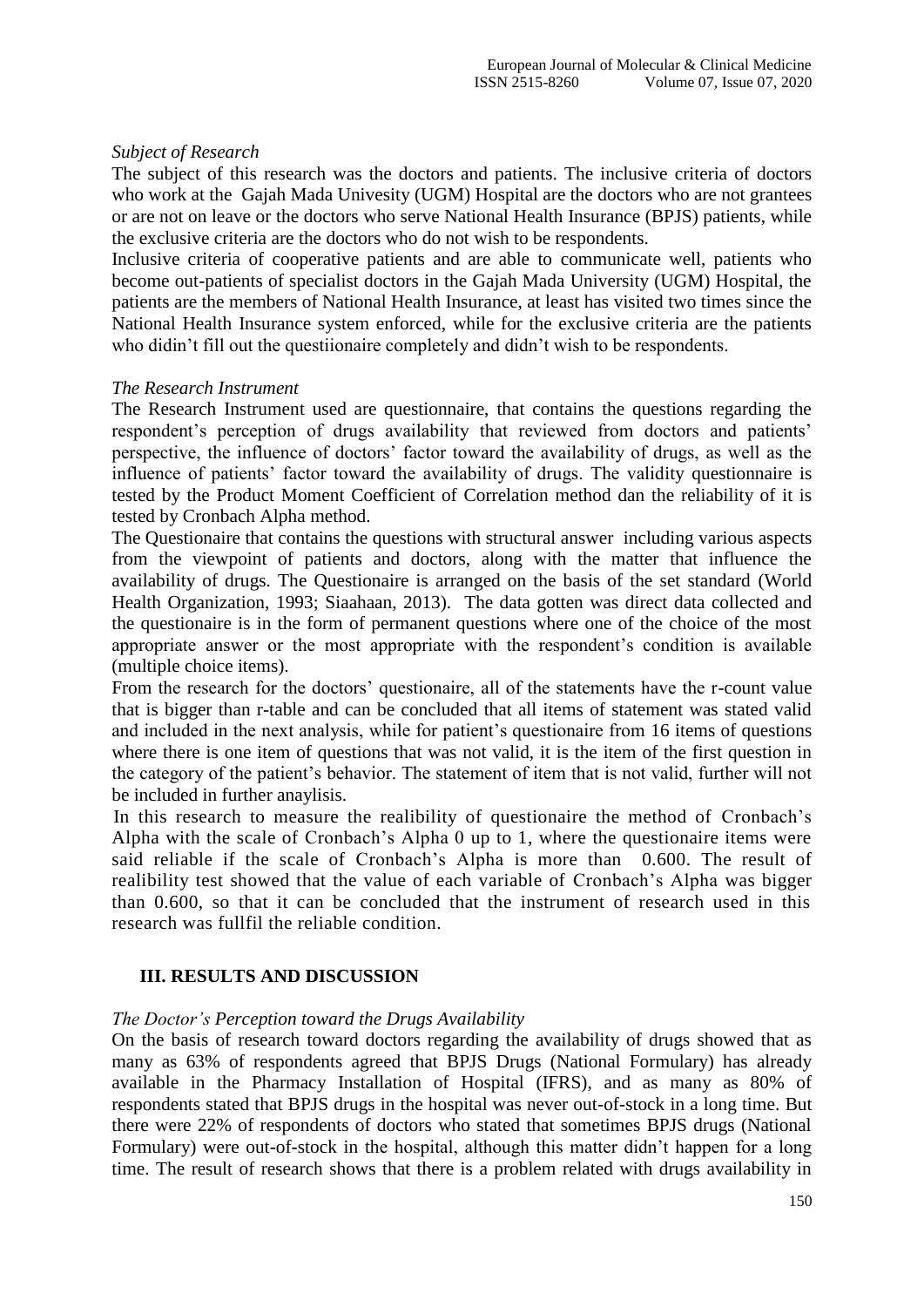the hospital that is strengthened by the research done in Soedono hospital, Madiun, where the secure drugs availability was 45.2% in the year of 2015 that was not better if we compare with in the year of 2014 (92,2%). The research related with drugs availability at several hospitals in Sulawesi also was delivered that the secure drugs availability was still around 12- 29%. While for the developing countries the drugs availability is still become a problem and needs an enhancement (Latifah *et al.*, 2018).

From the result of a deep interview, information was gotten, if the BPJS drugs that prescribed are not available in the pharmacy, so it will be replaced by the other alternative drugs that the same group, active substance and the same therapy index. Other than that, regarding out-ofstock of BPJS drugs was usually happened only around one week. As for, if the out-of-stock of drugs happened more than 1 month, that matter was possible because the out-of-stock of drugs from the factory and the pharmaceutical whole seller (PBF) factors do not produce the drugs anymore, and the drugs procurement team was fail to conduct an auction of drugs where that matter is time consuming, so that the out-of-stock of drugs is longer. Table 1

## *The Persepsion of Patients toward the Drugs Availability* Table 2

On the basis of Table 2 we can understand that 88% of patients rated that the drugs availability at the Gajah Mada University(UGM) Hospital has been good already. All this time when the patients brought the prescription to the pharmacy, 97% of patients fetl that they were always served well and got the total number and sort of drugs that were in accordance to the prescriptions.

Other than that, they also got the result that all of respondents stated their agreement of the drugs given to them were complete and not expired, That matter drew that the quality of drugs physically had been great already, according to the patients. On the basis of patients' perception, Pharmaceutical Installation at Gajah Mada University (UGM) Hospital had fulfilled the condition of quality assurance of drugs preparation in accordance to the pharmaceutical service standard that is regulated by the Ministry of Health.

This result of research was in line with the research done in several hospitals, where the patients hoped that the drugs are always available in the pharmacy service and patients factor influenced significantly toward the drugs availability (Prabowo and Gunawan Pamudji, 2015; Dritani, 2016).

## *Statistical Analysis Test*

*Correlation Test*

Table 3

Result of test on the basis of Table 3, doctors' perception factor seen from doctors' involvement in drugs procurement, variable of doctors' understanding, and information to the doctors from the pharmacist toward the availability of drugs had a significant correlation because the value of significant count of *Kendall* formula is smaller than 0,05 where significant value of doctors' understanding had a value as big as 0,033; significant value of doctors' understanding had a value of 0,038; and information perception factor from the pharmay had significant value as big as 0,014. Whereas doctors' obedient perception factor and doctors' behavior perception did not have a significant correlation because the significant calculation value of *Kendall* formula was more than 0,05 with each significant value of 0.535 and 0.192.

From the analysis result, variable perception factors of doctors' involvement in the drugs procurement, doctors' understanding variable and information variable from the pharmacy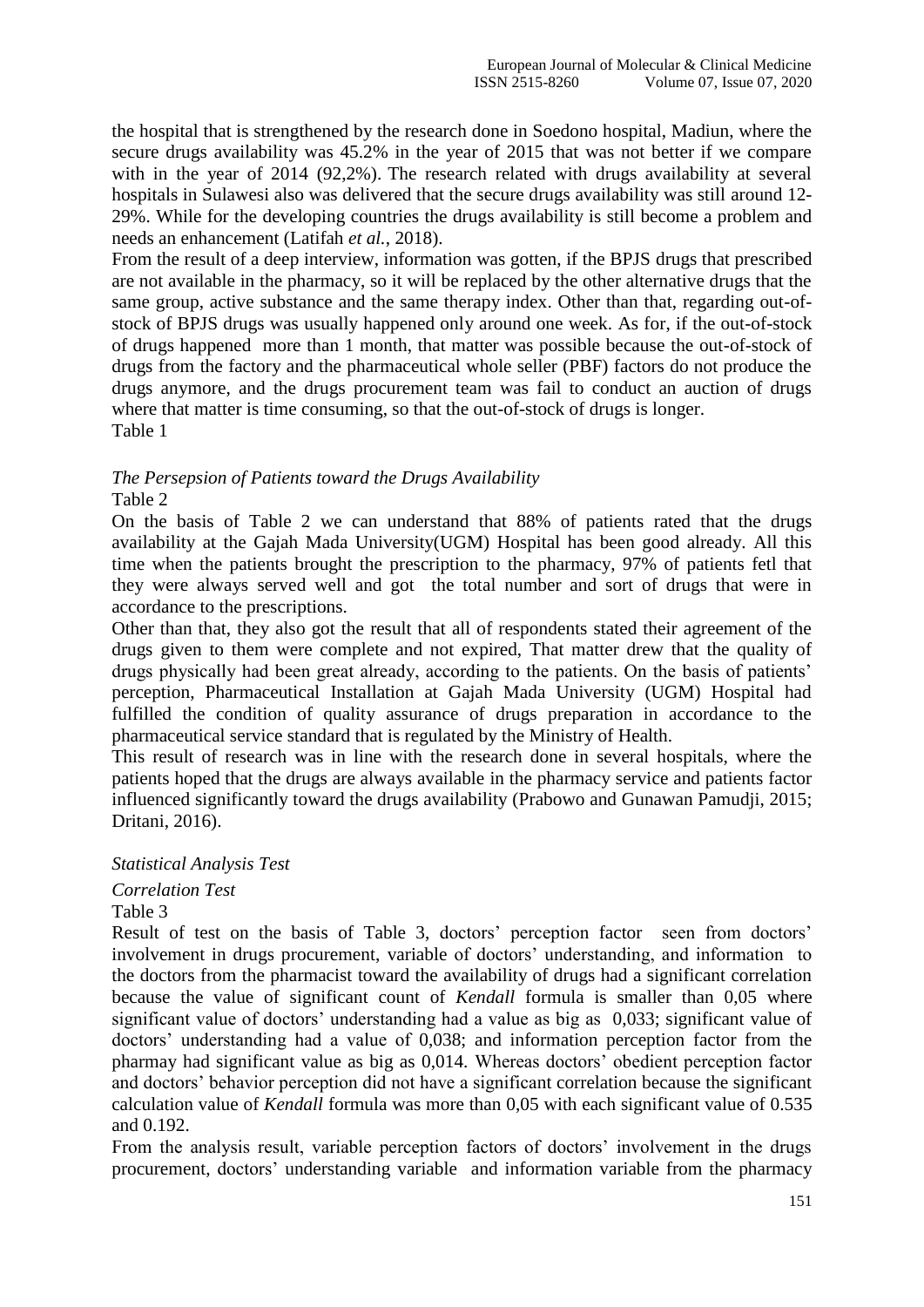toward the availability of drugs had a correlation toward the perception of the drugs availability, so it would be analysed furthermore by using ordinal regression test if the three factors have a significant influential correlation or not toward the drugs availability at the Gajah Mada University hospital in the JKN era. One of the Health Human Resources, the doctors, had a significant role in determining the availability of sort and total number of drugs in the hospital.(Prabowo and Gunawan Pamudji, 2015).

#### Table 4

On the basis of Table 4, the drugs availability and the patients' behavior variables stated had not significant correlation, because the sig. count value whether by Kendall formula as well as Spearman produced a significant value above 0.05, whereas patients' behavior variable and information or promotion of direct drugs to the patients has a significant correlation, because the significant value was under 0.05. This matter indicate that the regression test that was necessary to be done was regression test between patients' behavior variable with direct drugs information or promotion variables to the patients, whereas regression test between the drugs availability variable and patients behavior was not necessary to be done. In this research, for conforming the result of research, regression test toward those two variables was done constantly. The behavior of using of drugs by the patient influenced by the information got by the patients from the doctors and the environment(Prabowo and Gunawan Pamudji, 2015).

#### *Ordinal Regression Test*

#### Table 5

On the basis of Table 5 correlation factors of doctors and information from the pharmacy toward the drugs availability had a significant value under 0.05, it meant that positive and significant influence was available. This matter shows that doctors' involvement in the drugs procurement and information factors from pharmacy had an influence correlation toward the drugs availability at the Gajah Mada University (UGM) Hospital in the JKN era, whereas the doctors' understanding factor didn't have an influence correlation toward the drugs availability at the Gajah Mada University (UGM) hospital in the JKN era because it had a significant value that was bigger than 0.05. The procurement of drugs influence toward the drugs procurement through *e*-purchasing. The involvement of doctors in the drugs procurement was related tightly with the need of doctors in prescribing for patients at the hospital (Ningsih, Fudholi and Sumarni, 2015)<sup>,</sup> (Prabowo and Gunawan Pamudji, 2015).

The result of ordinal analyze of regression test showed that the doctors' perception factor can be seen from variable factor of doctors' involvement had a significant value as big as 0.022 where that value was smaller than the significant value of 0.05, so it was concluded that doctors' involvement factor had a influential correlation toward the drugs availability at Gajah Mada University (UGM) Hospital in the JKN era. This matter was in accordance with some other researches, where the doctors' factor, Pharmaceutical Human Resources and patients factors influenced significantly toward the drugs availability (Satibi *et al.*, 2017).

In the perception factor, information variable from pharmacy gotten a significant value as big as 0.026 that shows the result had an influence correlation toward the drugs availability at Gajah Mada University (UGM) Hospital in the JKN era, because it had a significant value under 0.05. Also it was explained that the supporting data as a result of a deep interview with the respondents that certainly every 3-4 months the Pharmacy side informed the data of drugs availability stock in the form of the out-of-stock data, pile of drugs, expired date of drugs and non-prescribed drugs directly or indirectly, so from the doctors side would give a priority for using those drugs, so that it will not be a problem of the drugs availability. The existence of regular communication with the doctors and paramedics a long with always conducted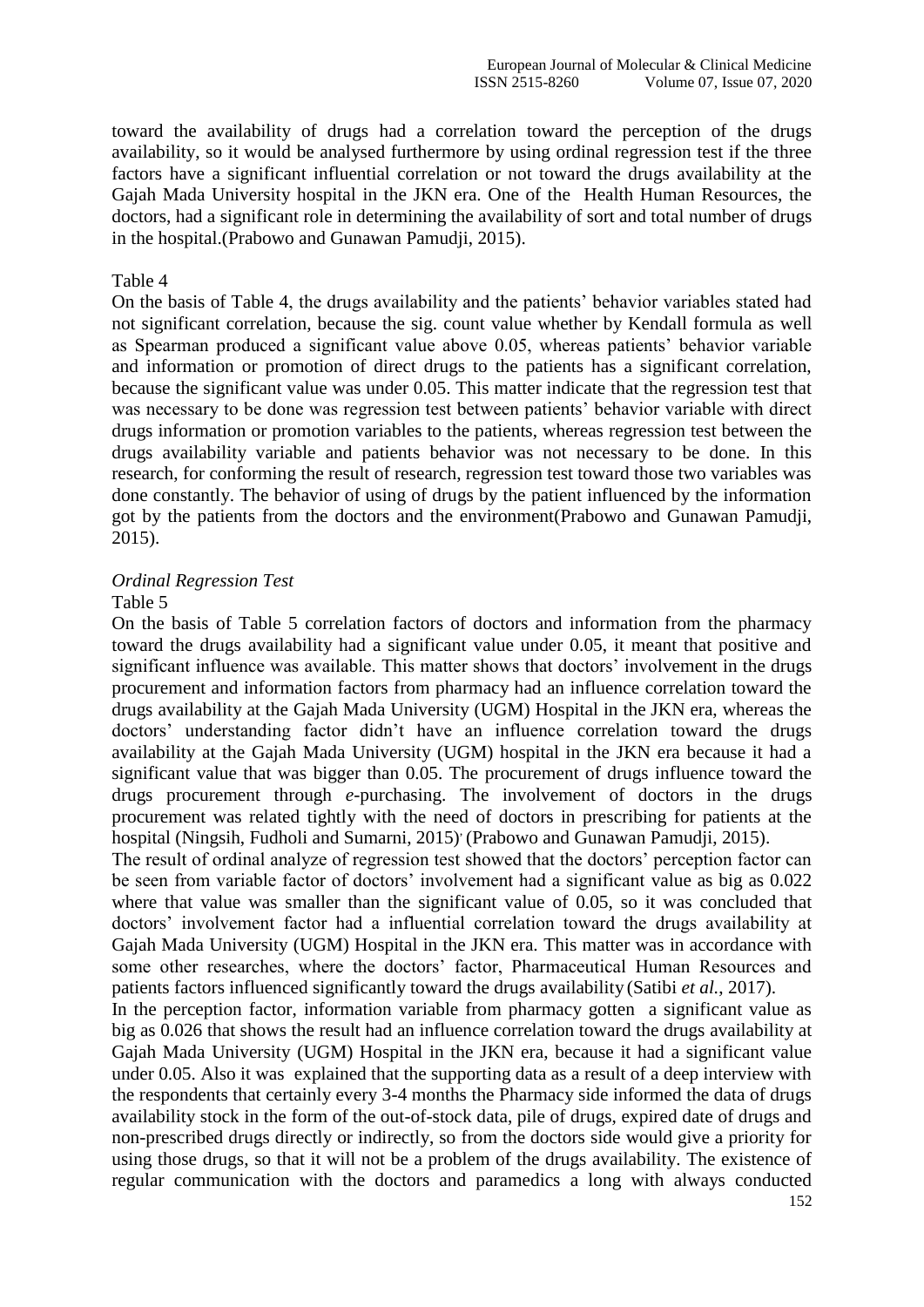evaluation periodically and regular was indispensable so that the drugs availability would not be disturbed because all of the data of drugs was documented well. Because of that, variable information factor from the pharmacy had an influence correlation toward perception factor of drugs availability at Gajah Mada (UGM) University Hospital in the JKN era.

In the variable perception of doctors' understanding factor showed that the result was having correlation but there was no influence toward the drugs availability factor at Gajah Mada University (UGM) Hospital in the JKN era with the significant value was bigger than the significant value of 0.05, it was as big as 0.232. From the supporting data gotten from the result of a deep interview with the respondents of drugs service system at the University of Gajah Mada (UGM) hospital that has already had the Information Technology (IT) basis system by using *Electronic Health Record (EHR*) so that it would make be easy for the Medical Human Resources to serve the patients faster.

Table 6

On the basis of analysis result with ordinal regression test toward Hipotesis I, it was concluded that the patients' behavior was influenced by the drugs information or promotion directly to the patients. The analysis result with orginal regression test toward Hipotesis II showed that patients' behavior didn't influence the drugs availability. *Chi Square* test shown on Table 6 also showed that there was no characterisctic influence of patients toward the drugs availability. This matter was in accordance with the other research where the drugs availability at the hospital was not influenced by patients' factor (Partini, Andayani and Satibi, 2014).

## **IV. CONCLUSION**

On the basis of the analyse result and discussion in this research, the conclusion was the involvement of doctors' factor in the procurement of drugs and information from pharmacy factors had an influent correlation toward the drugs availability, whereas patients' perception factor didn't influence toward the drugs availabilty at the Gajah Mada University (UGM) Hospital in JKN era.

#### *[Acknowledgements](https://elc.polyu.edu.hk/FYP/html/ack.htm)*

For the Faculty of Pharmacy Universitas Gadjah Mada which support finance for this research.

#### *Conflict Of Interest*

The authors declare there is no conflict of interest in the subject matter or materials discussed in this article.

#### **V. REFERENCES**

- [1] Carolien, I., Fudholi, A. and Endarti, D. (2017) 'Evaluasi Ketersediaan Obat Sebelum dan Sesudah Implementasi JKN pada Puskesmas di Kabupaten Keerom Provinsi Papua', *Jurnal Manajemen dan Pelayanan Farmasi*, 7, pp. 30–39.
- [ 2] Dritani, P. A. (2016) Pengaruh Faktor Dokter Terhadap Ketersediaan Obat Di Rumah Sakit Universitas Gadjah Mada Pada Era Jaminan Kesehatan Nasional. Universitas Gadjah Mada.
- [ 3] Kemenkes (2004) Undang Undang Nomor 40 Tahun 2004 tentang Sistem Jaminan Sosial Nasional. Jakarta: Departemen Kesehatan RI.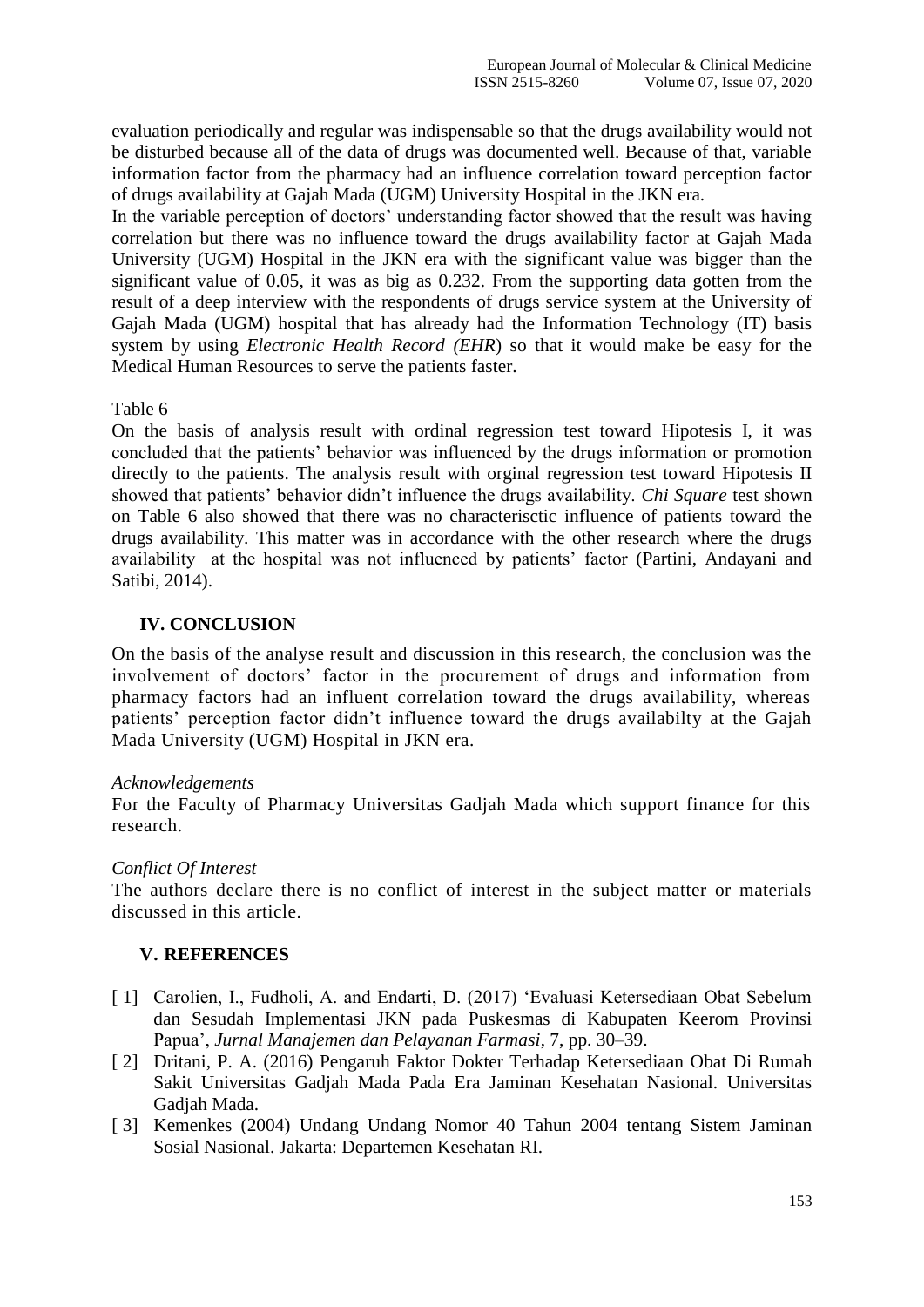- [ 4] Kemenkes (2016) Permenkes Nomor 74 Tahun 2016 tentang Standar Pelayanan Kefarmasian di Puskesmas, Jakarta. Jakarta: Kementerian Kesehatan RI.
- [ 5] Latifah, E. *et al.* (2018) 'Overview of Drug Availability and Influencing Factors in Several Low, Lower and Upper- Middle Countries: A Systematic Review', *Systematic Reviews in Pharmacy*, 10(1), pp. 67–72. doi: 10.5530/srp.2019.1.11.
- [ 6] Mendrofa, D. E. and Suryawati, C. (2016) 'Analisis Pengelolaan Obat Pasien BPJS Di Instalasi Farmasi Rumah Sakit Panti Wilasa Citarum Semarang Rumah Sakit Panti Wilasa Citarum memiliki visi dan misi dalam melayani Rumah Sakit Panti Wilasa Citarum melayani', *Manajemen Kesehatan Indonesia*, 4(3), pp. 214–221.
- [ 7] Ningsih, A., Fudholi, A. and Sumarni, S. (2015) 'Hubungan Penerapan Elektronik Katalog Terhadap Efisiensi Pengadaan Dan Ketersediaan Obat', *Journal of Management and Pharmacy Practice*, 5(4), pp. 233–240.
- [ 8] Notoatmodjo, S. (2010) *Metodologi Penelitian Kesehatan*. Jakarta: Rineka Cipta. doi: 10.2969/jmsj/03920233.
- [ 9] Partini, Andayani, T. M. and Satibi (2014) 'Analisis faktor yang mempengaruhi pelaksanaan sistem pelayanan farmasi satu pintu', *Jurnal Manajemen dan Pelayanan Farmasi*.
- [ 10] Prabowo, P. and Gunawan Pamudji, dan W. (2015) 'Analisis Faktor-Faktor yang Mempengaruhi Ketersediaan Obat di Era JKN pada Rumah Sakit Umum Daerah Dr. Soedono Madiun', *Jurnal Manajemen dan Pelayanan Farmasi*, pp. 213–218.
- [ 11] Satibi *et al.* (2017) 'Factor Analysis that Influence the Availability of Drugs During JKN Era', *Indonesian Journal of Pharmacy*, 29(1), p. 37. doi: 10.14499/indonesianjpharm29iss1pp37.
- [ 12] Siaahaan (2013) 'Analisis Ketersediaan Dan Pola Peresepan Obat Di Rumah Sakit Pemerintah Di Indonesia', *litbang departemen kesehatan Republik Indonesia*, pp. 373– 379.
- [ 13] World Health Organization (WHO) (1993) Investigate Drug Use in Health Facilities. Selected Drug Use Indicators. Genewa.
- [ 14] Yufenita, D. (2016) Pengaruh Faktor Pasien Terhadap Ketersediaan Obat Di Rumah Sakit Universitas Gadjah Mada Pada Era Jaminan Kesehatan NasionalNo Title. Universitas Gadjah Mada.

| No. | <b>Statements</b>                                                     |    |  |  |
|-----|-----------------------------------------------------------------------|----|--|--|
|     | The availability of drugs of BPJS at the Pharmacy Installation of the | 63 |  |  |
|     | Hospital (IFRS)                                                       |    |  |  |
|     | The out-of-stock of BPJS drugs for a long time                        |    |  |  |
|     | There was no out-of-stock of BPJS drugs in the IFRS                   |    |  |  |

Table 1. The Perception of Docotrs toward the Drugs Availability

|  |  |  | Table 2. The Persepsion of Patients toward the Drugs |  |  |  |  |  |
|--|--|--|------------------------------------------------------|--|--|--|--|--|
|--|--|--|------------------------------------------------------|--|--|--|--|--|

| No. | <b>Statements</b>                                                  | Agree<br>$\frac{10}{10}$ |
|-----|--------------------------------------------------------------------|--------------------------|
|     | The BPJS drugs procurement in IFRS was complete                    | 88                       |
|     | The patients got the drugs with the total number and sort of it in | 97                       |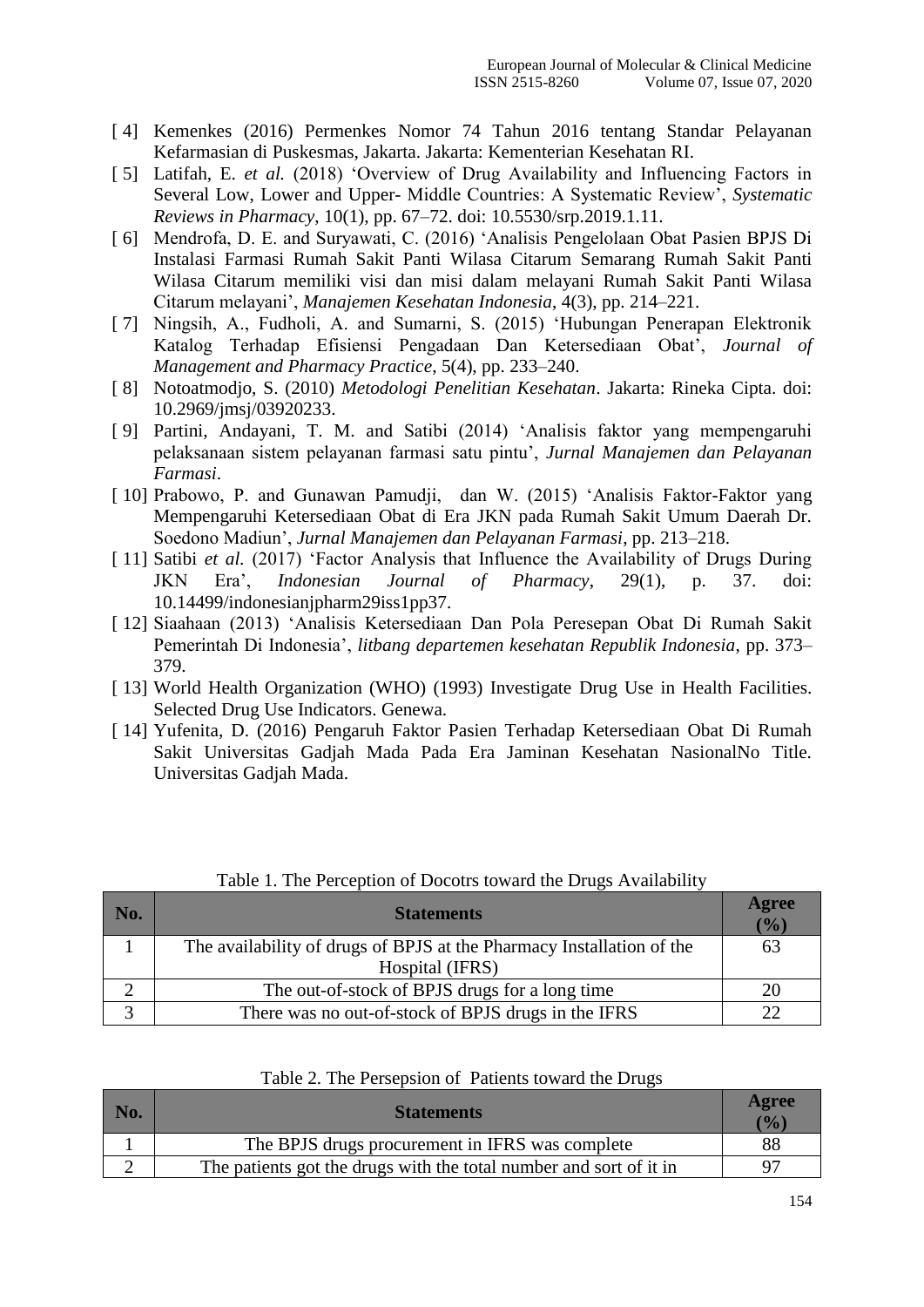| accordance to the prescription.                                 |     |
|-----------------------------------------------------------------|-----|
| The drug given was still in good condition and had not expired. | 100 |

# Table 3. The Result of Correlation Test of Doctors' Respondent (Dritani, 2016)

| <b>Correlation Test</b>                                                                                                                                                                                                                                                                                                                  | Sig.<br><b>Value</b><br><b>Count</b><br><b>Contro</b> |
|------------------------------------------------------------------------------------------------------------------------------------------------------------------------------------------------------------------------------------------------------------------------------------------------------------------------------------------|-------------------------------------------------------|
| <b>Involvement of Doctors</b>                                                                                                                                                                                                                                                                                                            |                                                       |
| 1. Doctors are included in the planning of drugs at the hospital<br>2. Doctors are included in the procurement of drugs in the hospital                                                                                                                                                                                                  | $0.033*$                                              |
| <b>Doctors' Understanding</b>                                                                                                                                                                                                                                                                                                            |                                                       |
| 1. The drugs prescribed by doctors were available at the BPJS (Fornas)<br>2. The drugs prescribed by doctors were at the Hospital Formulary<br>3. The Hospital Formulary was in accordance with National Formulary<br>4. Essential drugs policy at a hospital was indispensable                                                          | $0.038*$                                              |
| <b>The Doctors' Obedient</b>                                                                                                                                                                                                                                                                                                             |                                                       |
| 1. The Doctors always prescribed the drugs in accordance with National<br>Fornulary<br>2. The doctors prescribed the generic drugs<br>3. The doctors always prescribed the drugs from certain industry<br>4. There was a restriction to prescribe certain drugs                                                                          | 0.535                                                 |
| The information from Pharmacy                                                                                                                                                                                                                                                                                                            |                                                       |
| 1. The Pharmacy always informed Fornas drugs related<br>2. The Pharmacy always informed the out-of-stock of drugs                                                                                                                                                                                                                        | $0.014*$                                              |
| The Doctors' behavior                                                                                                                                                                                                                                                                                                                    |                                                       |
| 1. The doctors always prescribed the drugs in accordance with the patients' need.<br>2. The doctors always prescribe the drugs in accordance with the request of<br>patients<br>3. The doctors prescribed the drugs in accordance with affordable price for<br>patients<br>4. The doctors prescribed >5 drugs on a piece of prescribtion | 0.192                                                 |

\*sig value under 0.05 showed there was a significant correlation on the basis of *Kendall correlation test*

| Table 4: Result of Kendall Correlation Test of Patients Respondent (Yufenita, 2016) |  |  |  |
|-------------------------------------------------------------------------------------|--|--|--|
|-------------------------------------------------------------------------------------|--|--|--|

| <b>Correlation Test</b>                                                                                       | Sig. Value<br>Count<br><b>Kendall</b> |
|---------------------------------------------------------------------------------------------------------------|---------------------------------------|
| The correlation between the patients' behavior and the drugs availability.                                    | 0.67                                  |
| The correlation between the information and promotion of direct drugs to<br>patients with patients' behavior. | 0.000                                 |